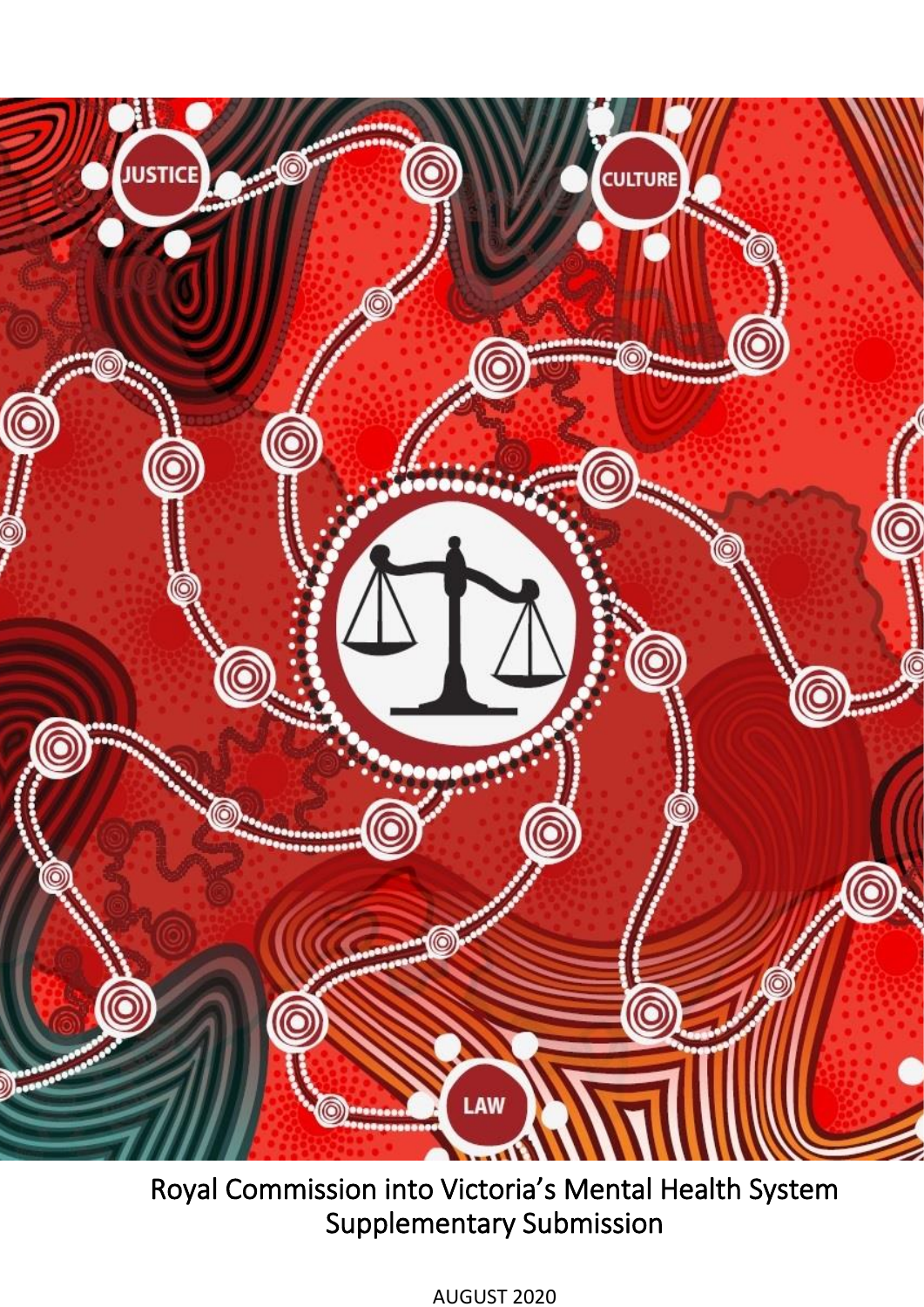# Contents

| 1.               |                                                                                                   |  |
|------------------|---------------------------------------------------------------------------------------------------|--|
| 2.               |                                                                                                   |  |
| 3.               |                                                                                                   |  |
|                  | Culturally appropriate, OPCAT-compliant independent detention oversight of secure forensic mental |  |
| 1.               |                                                                                                   |  |
| $\mathfrak{D}$ . | Consultation with and participation of Aboriginal and/or Torres Strait Islander communities and   |  |
| $\overline{3}$ . | NPMs should be culturally competent for detained Aboriginal and/or Torres Strait Islander         |  |
| 4.               | A note on the importance of culturally appropriate detention oversight during the COVID-19        |  |
| 5.               | Consultations with and participation of people with lived experience of secure forensic mental    |  |

P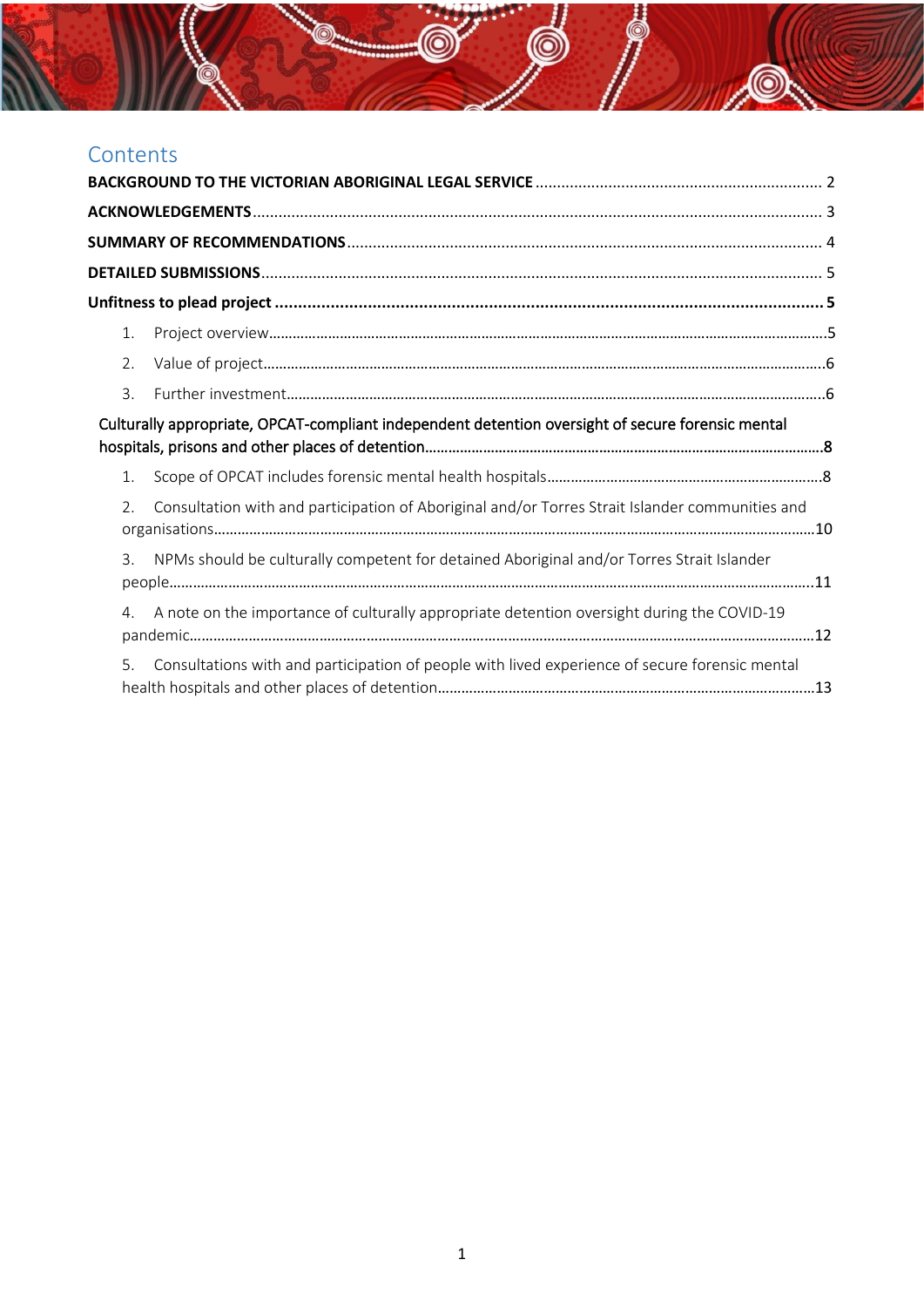### <span id="page-2-0"></span>BACKGROUND TO THE VICTORIAN ABORIGINAL LEGAL SERVICE

The Victorian Aboriginal Legal Service (VALS) is an Aboriginal community-controlled organisation (ACCO), which was established in 1973 to provide culturally safe legal and community justice services to Aboriginal and/or Torres Strait Islander people across Victorians.<sup>1</sup> Our vision is to ensure that Aboriginal people are treated equally before the law, our human rights are respected, and we have the choice to live a life of the quality we wish.

### Legal Services

Our legal practice operates in the areas of criminal, family and civil law. We represent women, men and children who come to us for assistance, and are only hindered in doing this where there is a legal conflict of interest. If this is the case, we provide warm referrals to other suitable legal representatives. Our 24-hour criminal law service is backed up by the strong community-based role of our Client Service Officers play, who are the first point of contact when an Aboriginal person is taken into custody, through to the finalisation of legal proceedings.

Our Criminal Law Practice provides legal assistance and represent Aboriginal people in immediate court dealing such as bail applications, defending or pleading to charges and sentencing. This includes matters in both the mainstream and Koori Court.<sup>2</sup> Many of our clients come from backgrounds where they may have been exposed to family violence, poor mental health, homelessness and poverty. We try to understand the underlying reasons that have led to the offending behaviour and ensure that prosecutors, magistrates and legal officers are aware of this. We support our clients to access support that can help to address underlying reasons for offending and reduce the risk of recidivism.

Our Civil and Human Rights Practice provides advice and casework to Aboriginal people in relation to a range of civil law issues, including: infringements, tenancy, victims of crime, police complaints, discrimination and human rights, Personal Safety Intervention Orders (PSIVO) matters, Coronial Inquests including in relation to deaths in custody, prisoners' rights, consumer law issues and Working With children Check suspension or cancellation.

Our Aboriginal Families Practice provides legal advice and represents families in family law and child protection matters, where we advocate for support to ensure that families can remain together, and for compliance with the Aboriginal Child Placement Principle wherever children are removed from their parents' care.

### Community Justice Programs

VALS run a Custody Notification System (CNS) which requires Victoria Police to notify VALS within 1 hour every time an Aboriginal person in Victoria is taken into police custody.<sup>3</sup> Since October 2019, this requirement

<sup>&</sup>lt;sup>1</sup> The term "Aboriginal" is used throughout this submission to refer to Aboriginal and/or Torres Strait Islander peoples.

<sup>&</sup>lt;sup>2</sup> In 2017-2018, VALS provided legal services in relation to 1367 criminal law matters, and in 2018-2019, VALS provided legal services in relation to 1,253 criminal law matters.

<sup>3</sup> In 2017-2018, VALS received and responded to 11,104 notifications through the CNS and in 2018-2019, we received 12,293.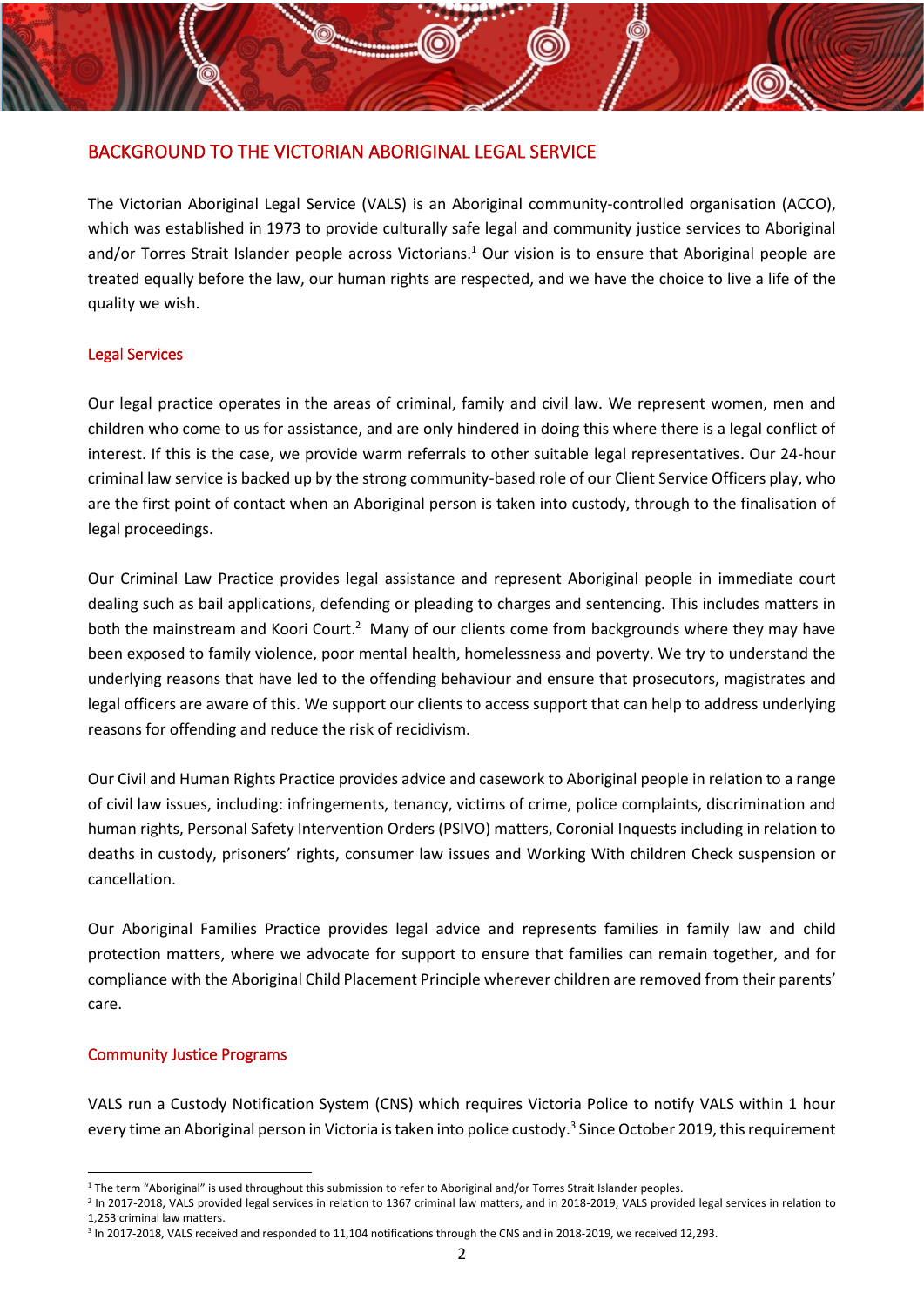

is legislated under the *Crimes Act 1958.<sup>4</sup>* Once a notification is received, VALS will contact the relevant police station to carry out a welfare check and provide legal advice if required.

The Community Justice Team also run the following programs:

- Family Violence Client Support Program<sup>5</sup>
- Community Legal Education
- Victoria Police Electronic Referral System (V-PeR)<sup>6</sup>
- Regional Client Service Officers
- Baggarrook Women's Transitional Housing program.<sup>7</sup>

### Policy, Research and Advocacy

VALS operatesin various strategic forums which help inform and drive initiatives to support Aboriginal people in their engagement with the legal system in Victoria. VALS works closely with the Aboriginal Justice Caucus ad ACCOs in Victoria, as well as other key statehooders within the legal sector.

VALS is also engaged in research projects, including a three-year project to pilot Aboriginal Community Justice Reports in Victoria. The project is being carried out in partnership with the University of Technology, Griffith University, the Australasian Institute of Judicial Administration (AIJA) and Five Bridges Aboriginal and Torres Strait Islander organisation (Queensland).

### <span id="page-3-0"></span>ACKNOWLEDGEMENTS

VALS pays our deepest respect to traditional owners across Victoria, in particular, to all Elders past, present and emerging. We also acknowledge all Aboriginal and Torres Strait Islander people in Victoria and pay respect to the knowledge, cultures and continued history of all Aboriginal and Torres Strait Islander Nations.

We also acknowledge the following staff members who collaborated to prepare this submission:

- Andreea Lachsz, Senior Policy, Research and Advocacy Officer
- Ren Flannery, Policy, Research and Advocacy Officer

<sup>4</sup> Ss. 464AAB and 464FA, *Crimes Act 1958* (Vic).

<sup>5</sup> VALS has three Family Violence Client Support Officers (FVCSOs) who support clients throughout their family law or civil law matter, providing holistic support to limit re-traumatisation to the client and provide appropriate referrals to access local community support programs and emergency relief monies.

<sup>6</sup> The Victoria Police Electronic Referral (V-PeR) program involves a partnership between VALS and Victoria Police to support Aboriginal people across Victoria to access culturally appropriate services. Individuals are referred to VALS once they are in contact with police, and VALS provides support to that person to access appropriate services, including in relation to drug and alcohol, housing and homelessness, disability support, mental health support.

<sup>&</sup>lt;sup>7</sup> The Baggarrook Women's Transitional Housing program provides post-release support and culturally safe housing for six Aboriginal women to support their transition back to the community. The program is a partnership between VALS, Aboriginal Housing Victoria and Corrections Victoria.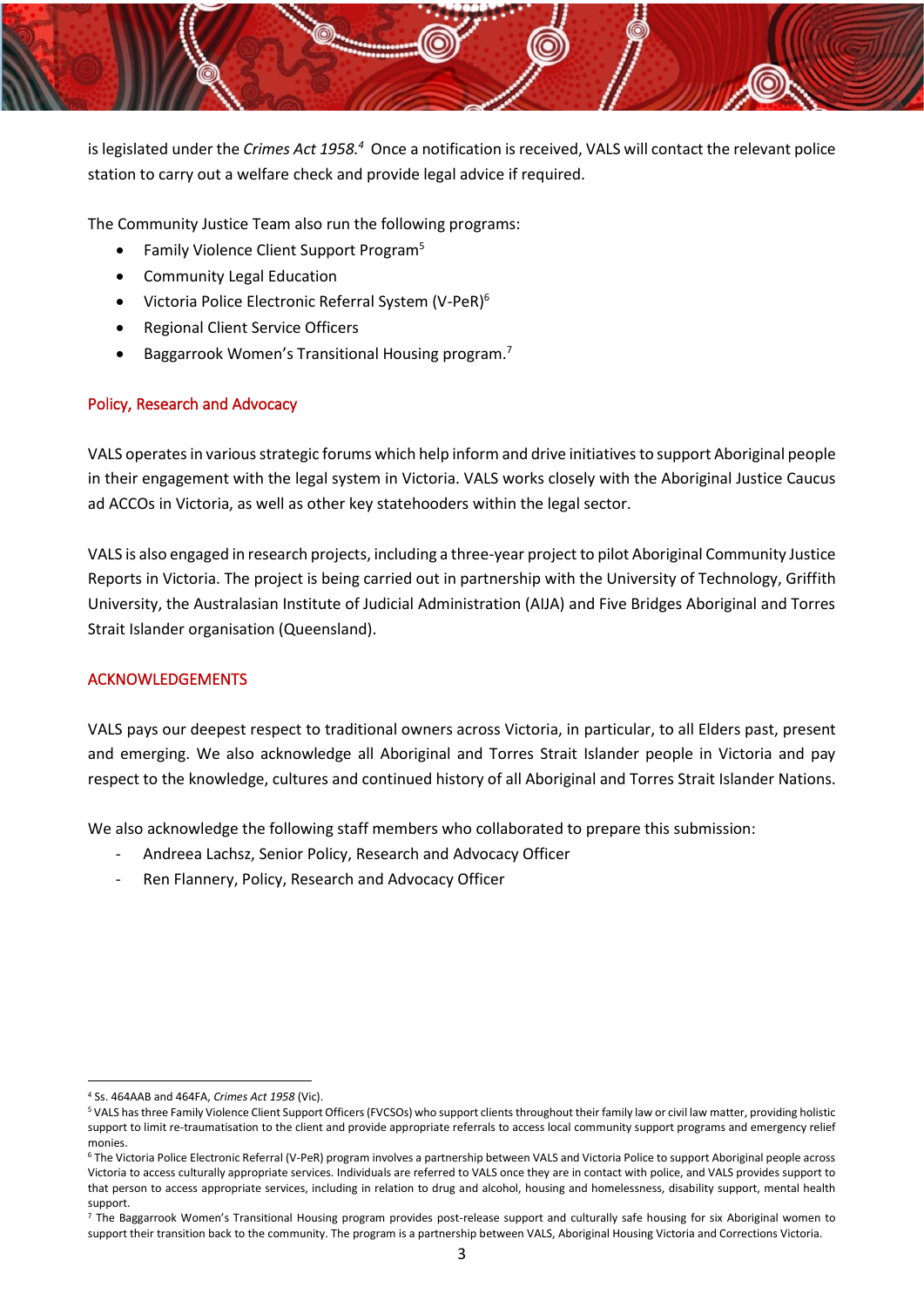### <span id="page-4-0"></span>SUMMARY OF RECOMMENDATIONS

**Recommendation 1:** Given the over-representation of people with cognitive disabilities in the justice system and within Aboriginal and Torres Strait Islander communities, further investment should be made in VALS to enable it to deliver culturally safe support to clients with disabilities. This should include an ongoing funding commitment that would expand VALS' service:

- As per the proposal in VALS' funding bid, funding a sustainable place-based service delivery presence to enhance community access to high quality legal services across Victoria (including in areas and to communities outside metro Melbourne, that experience entrenched disadvantage).
- Funding support workers to assist VALS clients with intellectual, cognitive and psychosocial disabilities and complex communication needs to participate in criminal, civil and family law proceedings, with the view to achieving equality before the law. The support workers would assist clients to attend meetings, liaise with community support services, provide communication support to clients before the courts, and assist lawyers and legal services to operate in a more accessible way.

### **Recommendation 2:**

Once designated/established:

- The Victorian NPM's/NPMs' mandate should (in compliance with Article 4 of OPCAT and Recommendation 10 of the AHRC's report), include any place under the Government's jurisdiction and control where persons are or may be deprived of their liberty, either by virtue of an order given by a public authority or at its instigation or with its consent or acquiescence.
- This includes both public and private custodial settings which that person is not permitted to leave at will by order of any judicial, administrative or other authority.
- The NPMs' mandate should not be restricted by any temporal limitations.
- The NPM's mandate should encompass instances where people who are detained are temporarily absent from the place they are normally detained (eg when they are taken to a hospital for medical treatment).
- The NPM's mandate should include forensic mental health hospitals, closed forensic disability facilities or units, correctional facilities, youth detention facilities, police custody, court custody, and residential secure facilities for children.

**Recommendation 3:** The Victorian Government should engage in transparent, inclusive and robust consultations, as NPMs are designated/established and operationalised, with Aboriginal and/or Torres Strait Islander communities and organisations, such as VALS, to ensure that NPM operations, policies, frameworks and governance are culturally appropriate and safe for Aboriginal people.

**Recommendation 4:** The Victorian NPM should be culturally competent for Aboriginal and/or Torres Strait Islander people. The NPM should appreciate the legacy and ongoing impacts of colonisation; that Aboriginal perspectives of what constitutes torture, or cruel, inhuman or degrading treatment or punishment may diverge from that of non-Aboriginal people; and that the long-term impact of torture and ill-treatment can be shaped by the survivors' culture and the historic-political context of the ill-treatment (including the history of colonisation). It should also take into account systemic racism in its work.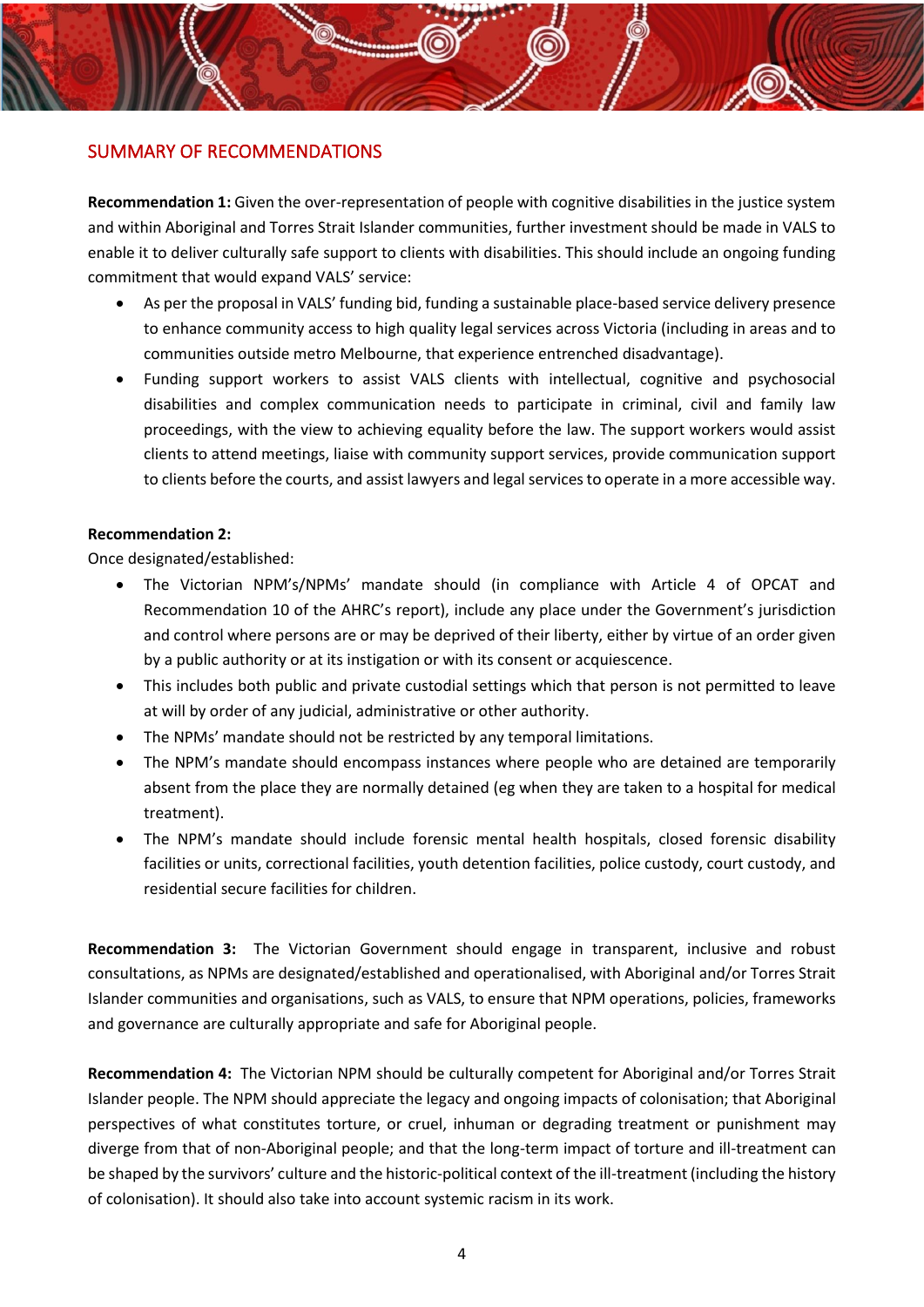**Recommendation 5:** The Victorian NPM must be urgently be established, given the heightened risk of torture and ill-treatment of those who are detained during the pandemic.

**Recommendation 6:** People with lived experience of detention (or experts by experience), including Aboriginal people, should be involved in the design and operation of the NPM.

**Recommendation 7:** Experts by experience should be provided with appropriate support, recognising the risk of re-traumatisation, and the value of their contribution and expertise should be acknowledged with appropriate remuneration.

## <span id="page-5-0"></span>DETAILED SUBMISSIONS

On 5 July 2019, VALS made a submission to the Royal Commission into Victoria's Mental Health System. This is a supplementary submission to assist the Commission, specifically focusing on the following of the Royal Commission's Terms of Reference:

4. How to improve mental health outcomes, taking into account best practice and person-centred treatment and care models, for those in the Victorian community, especially those at greater risk of experiencing poor mental health, including but not limited to people:

4.1. from Aboriginal and Torres Strait Islander backgrounds;

4.4. in contact, or at greater risk of contact, with the forensic mental health system and the justice system.

# <span id="page-5-1"></span>Unfitness to plead project

### <span id="page-5-2"></span>1. Project overview

*'While unfitness to plead laws are aimed at avoiding unfair trials for persons with cognitive disabilities, declarations of unfitness can lead to detention and/or supervision for periods which exceed the length of a sentence had such persons been convicted.'* 8

The University of Melbourne's 2017 *Unfitness to Plead and Indefinite Detention of Persons with Cognitive Disabilities* project sought to evaluate two major research gaps in relation to unfitness to plead laws. The first relates to the United Nations Convention on the Rights of Persons with Disabilities (**CRPD**), which entered into force in 2008 and which Australia has ratified. The second major research gap concerned effective support for accused persons with cognitive disabilities to participate in criminal proceedings.

The aim of the research project was to address the legal barriers facing people with cognitive disabilities engaged in the justice system and to create appropriate alternative supports in the community. The research team conducted their assessment through a human rights analysis of the current unfitness to plead laws and implementing a 6-month Disability Justice Support Program across three community organisations, including VALS. The project provided VALS with a Disability Justice Support Person three days a week for six months. 'The aim of the formal support was to optimise the participation of accused persons with cognitive disabilities

<sup>8</sup> McSherry et al, *Unfitness to Plead and Indefinite Detention of Persons with Cognitive Disabilities* (2017) University of Melbourne, 58.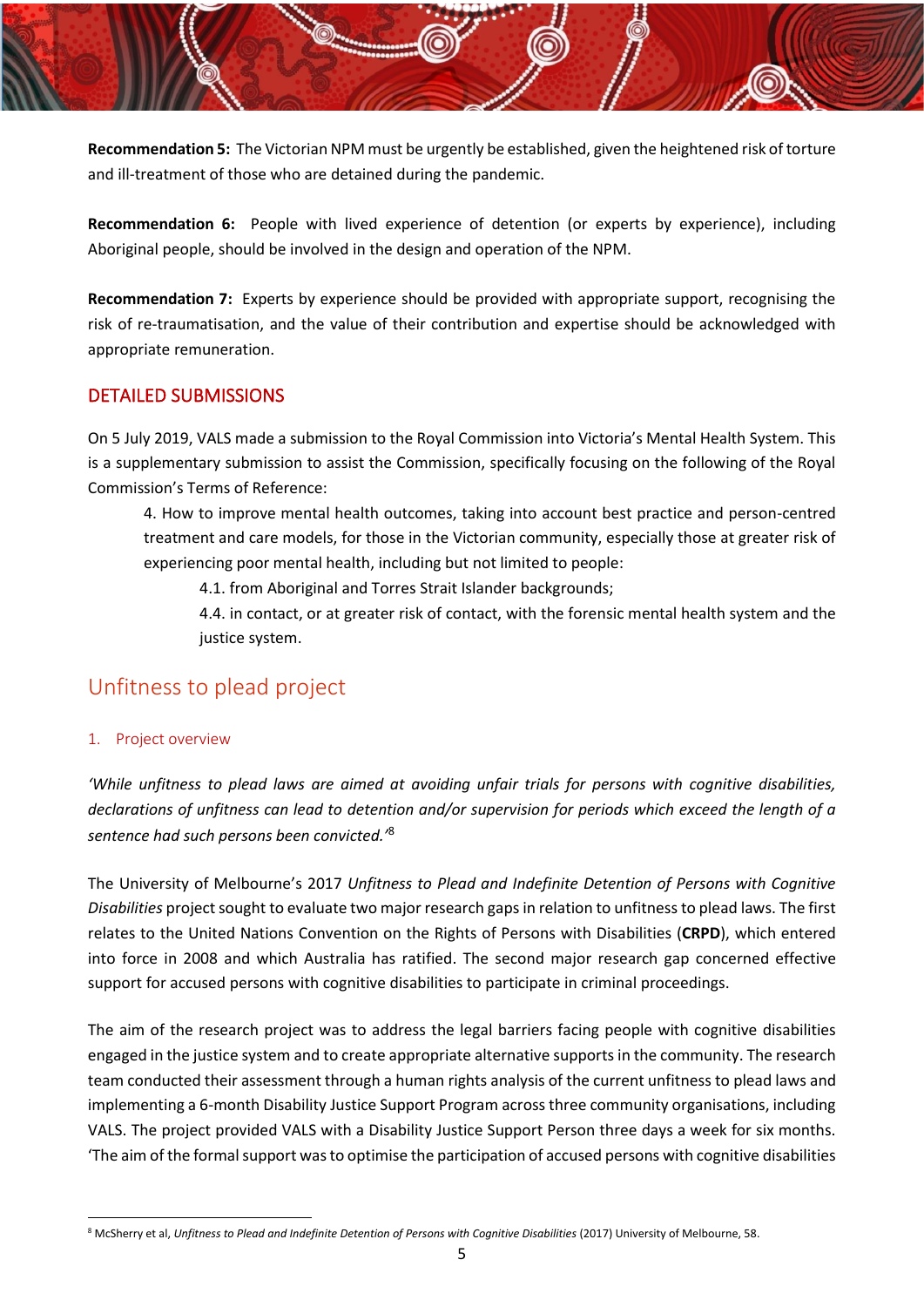in proceedings against them by focusing on the supports they may require to exercise legal capacity and access to justice on an equal basis with others.' 9

### <span id="page-6-0"></span>2. Value of project

The project identified that 'there is a need to maximise rights protections for persons with cognitive disabilities in existing criminal justice processes, such as the unfitness to plead law.'<sup>10</sup>

Clients, their families, lawyers and support workers shared the view that there were significantly better outcomes for the individuals involved in the project, with many gaining access to support programs rather than a custodial sentence. Identified benefits of the program included support workers being able to bridge the communication gap between their client, lawyers, magistrates, police and court personnel. Additional benefits noted by participants included the support workers' knowledge and understanding of the client's disability, their ability to provide referrals to appropriate support services and assistance in managing tasks that might otherwise compound the client's stress, such as paying bills and grocery shopping.

A comprehensive costs analysis conducted by the research team confirmed significant short-term savings, with it being estimated that the long-term savings would be even greater. The research team published a detailed account of these findings with a full explanation of the costing's methodology.<sup>11</sup>

The evaluation process identified a number of issues that would need to be addressed should the program continue, including:

- The unique cultural requirements of Aboriginal and/or Torres Strait Islander clients;
- The assessment process, which echoed concerns around the unfitness to plead test;
- The Disability Justice Support Workers' lack of legal knowledge and training;
- The fact that, as non-legal representatives, support workers can be called to give evidence that may go against their client.

### <span id="page-6-1"></span>3. Further investment

Research indicates that persons with cognitive disabilities are significantly over-represented in the justice system in Australia. In 2011 the Victorian Department of Justice and Community Safety (DJCS) reported 42% of male prisoners and 33% of female prisoners had an acquired brain injury, compared to 2.2% of the general population.<sup>12</sup> A 2013 Victorian parliamentary inquiry reported that individuals with an intellectual disability were 'anywhere between 40 and 300 per cent more likely' to be jailed than those without an intellectual disability.<sup>13</sup>

<sup>13</sup> Law Reform Committee, Parliament of Victoria, *Inquiry into Access to and interaction with the Justice System by People with an Intellectual Disability and their Families and Carers* (2013).

<sup>&</sup>lt;sup>9</sup> McSherry et al, *Unfitness to Plead and Indefinite Detention of Persons with Cognitive Disabilities (2017) University of Melbourne, 30.* 

<sup>&</sup>lt;sup>10</sup> McSherry et al, *Unfitness to Plead and Indefinite Detention of Persons with Cognitive Disabilities (2017) University of Melbourne, 58.* 

<sup>11</sup> McCausland et al, *Cost Benefit Analysis of Support Workers in Legal Services For People with Cognitive Disability* (2017) University of Melbourne <sup>12</sup> Martin Jackson et al, 'Acquired Brain Injury in the Victorian Prison System', Corrections Research Paper No 4, Department of Justice (2011) 22.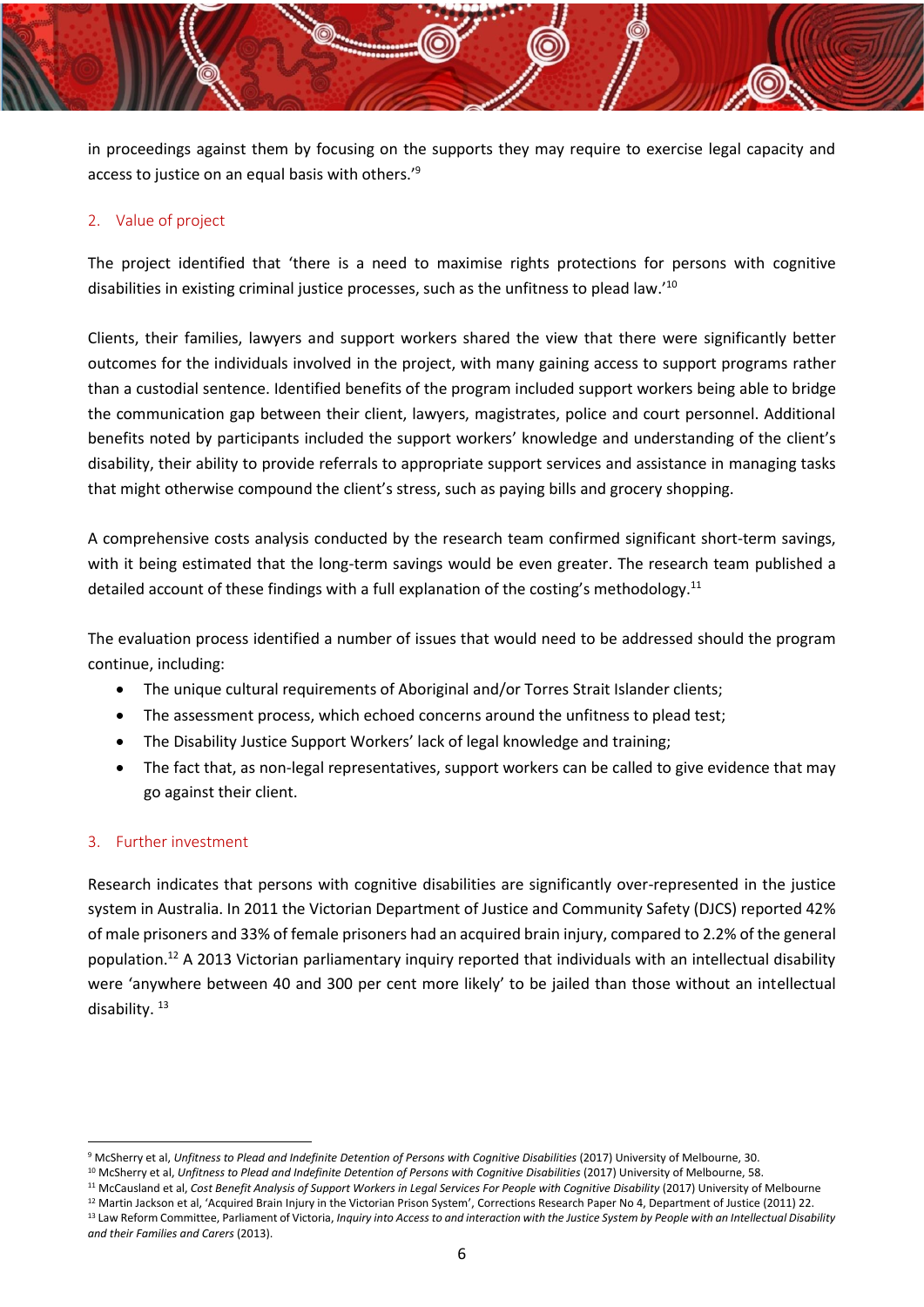The University of Melbourne's Unfitness to Plead project report states:

Indigenous people with disabilities face particular disadvantage in the criminal justice system, including under unfitness to plead laws.<sup>14</sup> Mindy Sotiri and colleagues reported in 2012 that all nine individuals on indefinite supervision orders as a result of findings of unfitness to plead in Western Australia were Indigenous, as were 11 of 33 individuals found unfit to plead or 'unsound of mind' under the jurisdiction of the Western Australian Mentally Impaired Accused Review Board.<sup>15</sup>

Through the evaluation process of the project, researchers found that Aboriginal and/or Torres Strait Islander participants presented with significantly unique needs with regards to cultural protocols, lore, societal structures, gender, language, remoteness and the complex impacts of colonialism on disability and disadvantage. Aboriginal participants and lawyers from the two participating Aboriginal legal services identified that the success of the Disability Justice Support Program required the following:

- It must be delivered by an Aboriginal Community Controlled Organisation;
- It must be gender specific in its design;
- The support worker must be Aboriginal, or receive cultural training and work in partnership with an Aboriginal client service officer;
- Engagement must take into consideration historical distrust of social welfare services.

The report found that Victorian participants who were able to access Koori Court and the Assessment and Referral Court List were significantly better off. The supportive environment with the Elders and support worker present and the Magistrate sitting at the table with the client, assisted the client to feel less vulnerable throughout the hearing. The process was a conversation, without the confusing legal jargon, facilitating the client's ability to comprehend and actively participate in the process.

From 2018-2019 VALS serviced 925 clients identifying as having a disability. Of those only 12% clearly stated having just a physical disability, the rest had cognitive disabilities or a number of disabilities.<sup>16</sup> Whilst the DJCS publish weekly statistics showing age, gender, offence, sentence, Aboriginality, country of birth, marital status, employment status and level of education, Corrections Victoria does not provide a breakdown of prisoners identifying as having a disability.<sup>17</sup>

<sup>14</sup> Eileen Baldry et al, *A Predictable and Preventable Path: Aboriginal People with Mental and Cognitive Disabilities in the Criminal Justice System*  (University of New South Wales, 2015) 164, 167; Harry Blagg, Tamara Tulich and Zoe Bush, 'Diversionary Pathways for Indigenous Youth with FASD in Western Australia: Decolonising Alternatives' (2015) 40 *Alternative Law Journal* 257; First Peoples Disability Justice Consortium, Submission No 39 to Senate Community Affairs References Committee, *Indefinite Detention of People with Cognitive Disabilities in Australia*, April 2016, 40–51.

<sup>15</sup> Mindy Sotiri, Patrick McGee and Eileen Baldry, 'No End in Sight: The Imprisonment, and Indefinite Detention of Indigenous Australians with a Cognitive Impairment' (Report, Aboriginal Disability Justice Campaign, September 2012) 24. The Mentally Impaired Accused Review Board is responsible for periodic reviews of ongoing detention under the *Criminal Law (Mentally Impaired Accused) Act 1996* (WA) s 33. It is the Board that ultimately recommends the release of a person from a custodial order following a finding of unfitness to plead. <sup>16</sup> VALS Service Data 2018-2019.

<sup>&</sup>lt;sup>17</sup> Department of Justice and Community Safety - Corrections Victoria, Monthly prisoner and offender statistics 2019-20, available at <https://www.corrections.vic.gov.au/monthly-prisoner-and-offender-statistics-2019-20>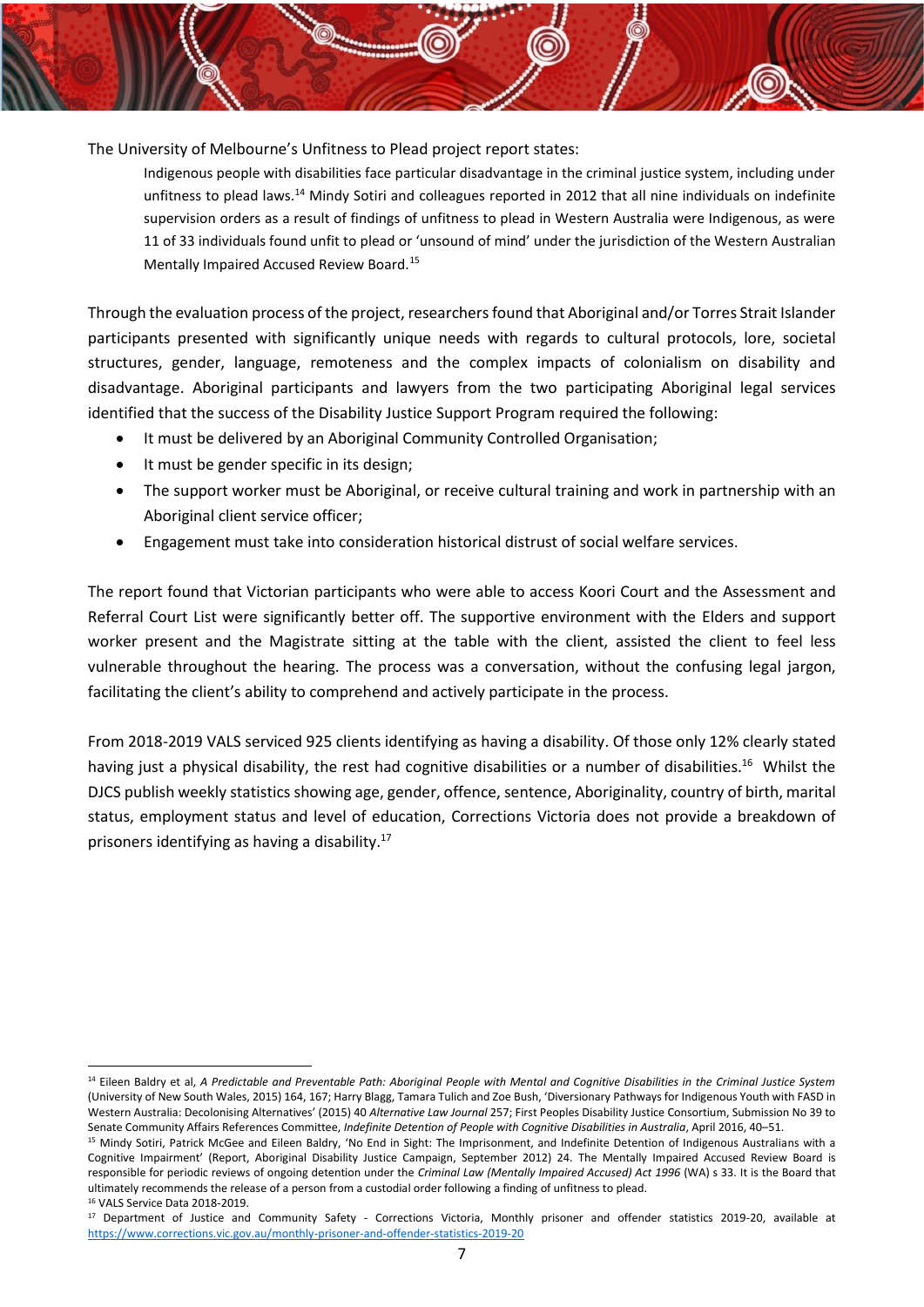**Recommendation 1:** Given the over-representation of people with cognitive disabilities in the justice system and within Aboriginal and Torres Strait Islander communities, further investment should be made in VALS to enable it to deliver culturally safe support to clients with disabilities. This should include an ongoing funding commitment that would expand VALS' service:

- As per the proposal in VALS' funding bid, funding a sustainable place-based service delivery presence to enhance community access to high quality legal services across Victoria (including in areas and to communities outside metro Melbourne that experience entrenched disadvantage).
- Funding support workers to assist VALS clients with intellectual, cognitive and psychosocial disabilities and complex communication needs to participate in criminal, civil and family law proceedings, with the view to achieving equality before the law. The support workers would assist clients to attend meetings, liaise with community support services, provide communication support to clients before the courts, and assist lawyers and legal services to operate in a more accessible way.

# <span id="page-8-0"></span>Culturally appropriate, OPCAT-compliant independent detention oversight of secure forensic mental hospitals, prisons and other places of detention

The objective of the Optional Protocol to the Convention against Torture and other Cruel, Inhuman or Degrading Treatment or Punishment (**OPCAT**) is 'to establish a system of regular visits undertaken by independent international and national bodies to places where people are deprived of their liberty, in order to prevent torture and other cruel, inhuman or degrading treatment or punishment.<sup>18</sup> OPCAT, ratified by Australia,<sup>19</sup> requires States to 'set up, designate or maintain at the domestic level one or several visiting bodies for the prevention of torture and other cruel, inhuman or degrading treatment or punishment.'<sup>20</sup> These bodies are called National Preventive Mechanisms (NPMs).

### <span id="page-8-1"></span>1. Scope of OPCAT includes forensic mental health hospitals

The Australian Human Rights Commission's (**AHRC**) recently released report, 'Implementing OPCAT in Australia', asserted that 'OPCAT has broad application to any place where an individual cannot leave of their own free will, and where that place of detention is linked, either directly or indirectly, to a public authority.<sup>'21</sup> The AHRC also affirmed that 'there is no temporal limitation on the concept of detention in OPCAT. Therefore, places where people are routinely detained for periods of less than 24 hours, should be included in the places open to inspection by NPMs.<sup>'22</sup> It thus departed from the Commonwealth's suggestion that NPMs should focus on 'closed facilities or units where people may be involuntarily detained by law for mental health assessment or treatment (*where people are held for equal to, or greater than, 24 hours*, such as a locked ward or residential institution)… [and] closed forensic disability facilities or units where people may

<sup>&</sup>lt;sup>18</sup> Optional Protocol to the Convention against Torture and other Cruel, Inhuman or Degrading Treatment or Punishment, opened for signature 4 February 2003, 2375 UNTS 237 (entered into force 22 June 2006) Art 1.

<sup>&</sup>lt;sup>19</sup> Optional Protocol to the Convention against Torture and other Cruel, Inhuman or Degrading Treatment or Punishment, opened for signature 4 February 2003, 2375 UNTS 237 (entered into force 22 June 2006) Declarations and Reservations: Australia.

<sup>&</sup>lt;sup>20</sup> Optional Protocol to the Convention against Torture and other Cruel, Inhuman or Degrading Treatment or Punishment, opened for signature 4 February 2003, 2375 UNTS 237 (entered into force 22 June 2006) Art 3.

<sup>&</sup>lt;sup>21</sup> Australian Human Rights Commission, *Implementing OPCAT in Australia* (29 June 2020) 43.

<sup>22</sup> Australian Human Rights Commission, *Implementing OPCAT in Australia* (29 June 2020) 46.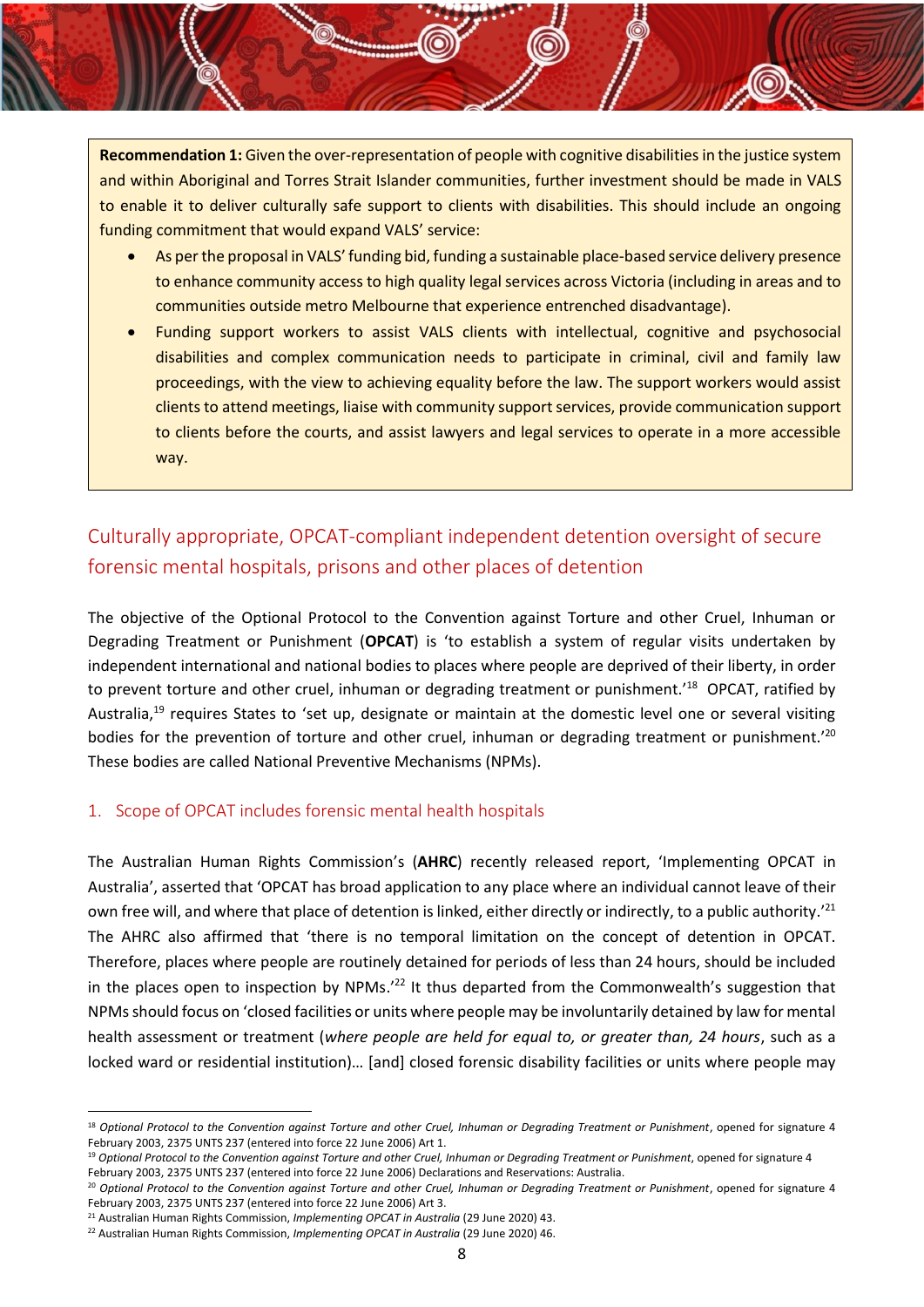be involuntarily detained by law for care (*where people are held for equal to, or greater than, 24 hours*), such as a Disability Forensic Assessment and Treatment Service.<sup>'23</sup>

The AHRC's expansive understanding of 'place of detention', including that temporal limits should not be erroneously imposed, $24$  constitutes an accurate interpretation of OPCAT that should be adopted by the Victorian Government.

According to Forensicare's website, at the end of May 2018 there were 85 people on custodial supervision orders at Thomas Embling Hospital, and 11 men waiting in prison to be transferred to the Hospital (and some had been waiting for more than 10 months).<sup>25</sup> Places of detention such as the Thomas Embling Hospital, where '[p]atients are generally admitted to the hospital from the criminal justice system under the Crimes (Mental Impairment and Unfitness to be Tried) Act 1997, Mental Health Act 2014 or the Sentencing Act 1991<sup>'26</sup> should fall within the NPM's inspection mandate (once the Victorian NPM is established).

Of note, although the focus of this submission is forensic mental health hospitals, the Commission should consider both the Government's obligations in relation to, and the need for, OPCAT-compliant detention oversight in all places of detention, including (but not limited to) correctional facilities, youth detention facilities, police custody, court custody, and residential secure facilities for children. Prevention of torture and ill-treatment through OPCAT-compliant detention oversight of all of these places of detention will be of interest to the Commission, as ill-treatment has a detrimental effect on the mental health of people deprived of their liberty (many of whom already have existing mental health conditions). Particularly of note, torture is understood to include severe mental pain or suffering<sup>27</sup> and "cruel, inhuman or degrading treatment or punishment" should be interpreted so as to extend the widest possible protection against abuses, whether physical or mental.'<sup>28</sup>

People with mental health conditions are held in all of the above mentioned places of detention. The AHRC report highlighted that its 'research has found that prisoners with disability have been subjected to a range of harmful practices, including being physically shackled, medically restrained, segregated for long periods of time, and denied family visits or support persons as punishment. The impact of such treatment is compounded for people with disability who have been declared unfit to stand trial, when detention can be indefinite.' 29

<sup>23</sup> Australian Human Rights Commission, *Implementing OPCAT in Australia* (29 June 2020) 45.

<sup>24</sup> Australian Human Rights Commission, *Implementing OPCAT in Australia* (29 June 2020) 46.

<sup>&</sup>lt;sup>25</sup> Victorian Institute of Forensic Mental Health, Mental illness and the criminal law, [https://www.forensicare.vic.gov.au/about-us/mental-illness-and](https://www.forensicare.vic.gov.au/about-us/mental-illness-and-the-criminal-law/)the- [-law/](https://www.forensicare.vic.gov.au/about-us/mental-illness-and-the-criminal-law/)

<sup>&</sup>lt;sup>26</sup> Victorian Institute of Forensic Mental Health, Thomas Embling Hospital, <https://www.forensicare.vic.gov.au/our-services/thomas-embling/>

<sup>&</sup>lt;sup>27</sup> Convention against Torture and Other Cruel, Inhuman or Degrading Treatment or Punishment, opened for signature 10 December 1984, 1465 UNTS 85 (entered into force 26 June 1987) Art 1(1).

<sup>&</sup>lt;sup>28</sup> Body of Principles for the Protection of All Persons under Any Form of Detention or Imprisonment. GA Res 43/173, UN GAOR, 49th sess, 76th plen mtg, Supp.No.49, UN Doc A/43/49 (9 December 1988) General Clause.

<sup>29</sup> Australian Human Rights Commission, *Implementing OPCAT in Australia* (29 June 2020) 26.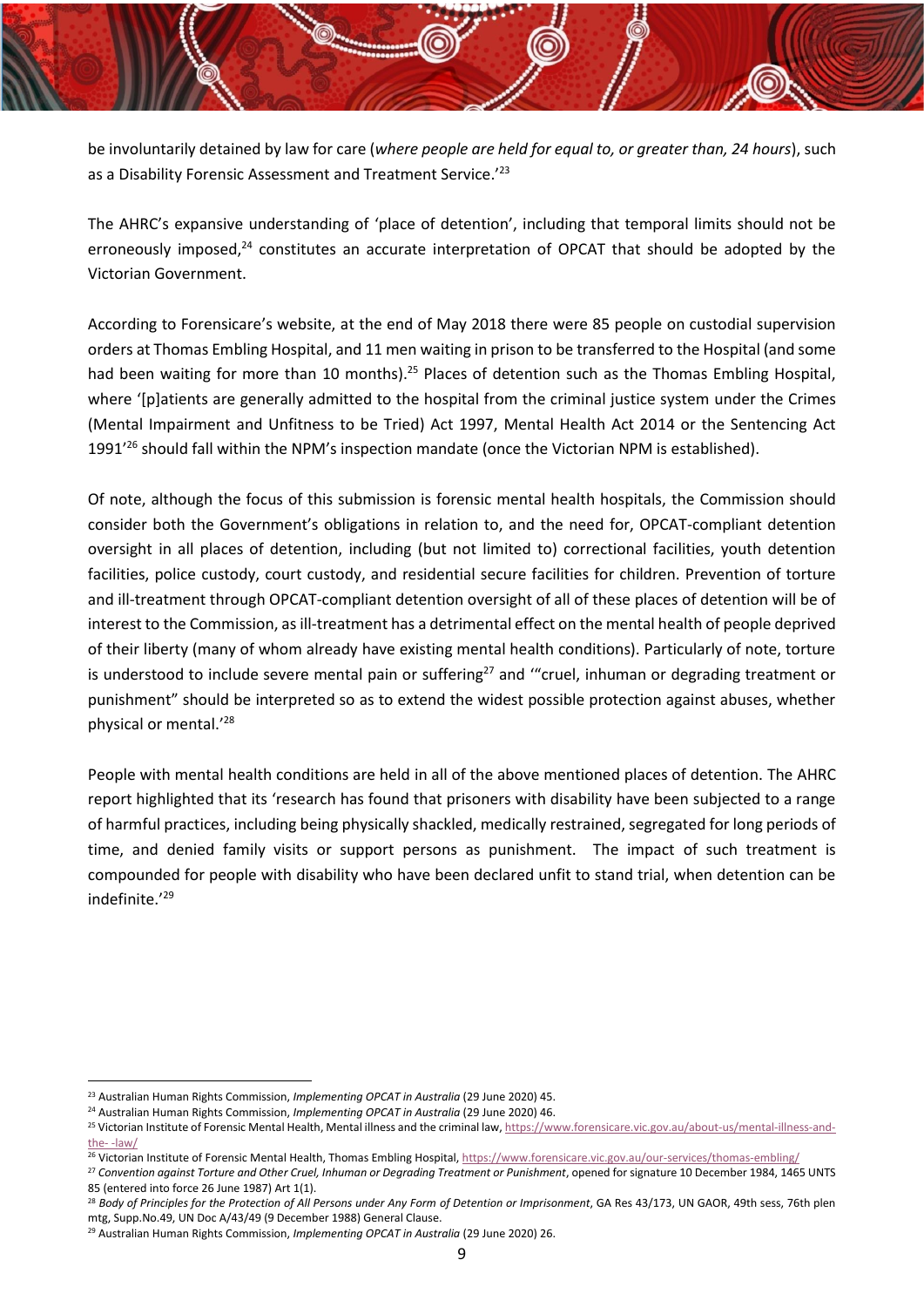### **Recommendation 2:**

Once designated/established:

- The Victorian NPM's/NPMs' mandate should (in compliance with Article 4 of OPCAT and Recommendation 10 of the AHRC's report), include any place under the Government's jurisdiction and control where persons are or may be deprived of their liberty, either by virtue of an order given by a public authority or at its instigation or with its consent or acquiescence.
- This includes both public and private custodial settings which that person is not permitted to leave at will by order of any judicial, administrative or other authority.
- The NPMs' mandate should not be restricted by any temporal limitations.
- The NPM's mandate should encompass instances where people who are detained are temporarily absent from the place they are normally detained (eg when they are taken to a hospital for medical treatment).
- The NPM's mandate should include forensic mental health hospitals, closed forensic disability facilities or units, correctional facilities, youth detention facilities, police custody, court custody, and residential secure facilities for children.
- <span id="page-10-0"></span>2. Consultation with and participation of Aboriginal and/or Torres Strait Islander communities and organisations

The AHRC Report recommended that the Australian Government 'adopt an OPCAT implementation strategy, which includes a measurable timeframe for implementation, identifying key dates and milestones [and] the process for ensuring that each body designated with an NPM function is OPCAT compliant.<sup>' 30</sup> In Victoria, NPMs have yet to be designated/established.

The National Aboriginal and Torres Strait Islander Legal Services' (**NATSILS**) position is that

'[a]ll governments need to urgently designate and/or establish National Preventive Mechanisms (NPM) to oversee the conditions of detention and treatment of people in places of detention, which must, at a minimum, comply with international human rights standards. Governments need to engage with civil society, including our organisations, in transparent, inclusive and robust consultations as they are established and operationalised. NPMs need to ensure that their operations, policies, frameworks and governance are always culturally appropriate and safe for our people. NPMs need to also ensure their findings are publicly available and published in different formats and languages, including our languages.<sup>'31</sup>

**Recommendation 3:** The Victorian Government should engage in transparent, inclusive and robust consultations, as NPMs are designated/established and operationalised, with Aboriginal and/or Torres Strait Islander communities and organisations, such as VALS, to ensure that NPM operations, policies, frameworks and governance are culturally appropriate and safe for Aboriginal people.

<sup>30</sup> Australian Human Rights Commission, *Implementing OPCAT in Australia* (29 June 2020) 60.

<sup>31</sup> National Aboriginal and Torres Strait Islander Services, *Black Lives Matter: always have, always will*, available at <http://www.natsils.org.au/portals/natsils/Policy%20statement%20on%20Black%20Lives%20Matter.pdf?ver=2020-07-09-171028-630>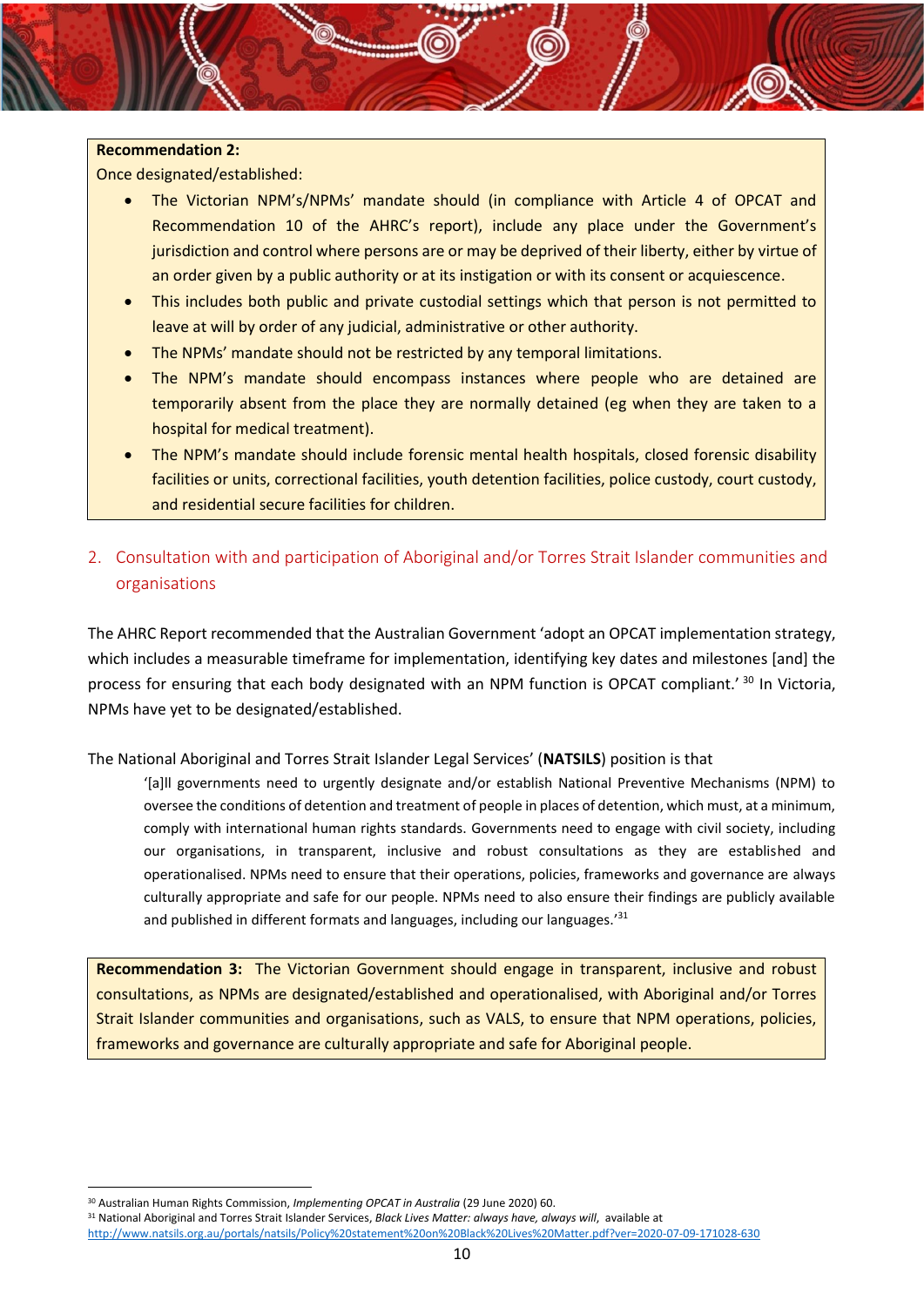<span id="page-11-0"></span>3. NPMs should be culturally competent for detained Aboriginal and/or Torres Strait Islander people

### The AHRC's report recognised that

'Aboriginal and Torres Strait Islander peoples, who have long been over-represented in many forms of detention and are affected by conditions of detention in distinct ways due to numerous factors including ongoing social and historical marginalisation and disadvantage, over-policing and experience of police bias, and intergenerational trauma. Aboriginal and Torres Strait Islander peoples in places of detention also have specific cultural requirements that differ from other people deprived of their liberty, such as the need to maintain strong cultural identity and connection to culture, country and community.'<sup>32</sup>

It also recommended that the Australian Government 'adopt national principles regarding minimum conditions of detention to protect the human rights of detainees (National Conditions Principles). These principles should deal with issues including: the protection of particularly vulnerable detainees, such as… people with disability, Aboriginal and Torres Strait Islander peoples…' 33

Culturally appropriate OPCAT implementation should consider the following:

- 'The ongoing impact of colonisation on the criminal justice system (particularly in relation to places of detention and detaining authorities) and the legacy of the systemic human rights abuses that occurred in Australia should inform the work of [the NPM]. This includes an understanding of the consequent intergenerational trauma.'<sup>34</sup>
- 'In order to properly assess the risk of torture or ill-treatment of Aboriginal detainees, the [NPM] should incorporate into its expectations/standards an expectation that there is an absence of systemic racism.' 35
- 'Aboriginal perspective[s] of what constitutes torture, or cruel, inhuman or degrading treatment or punishment, may diverge from that of non-Aboriginal people. The suffering experienced by an individual, the significance that they attribute to particular conduct or a situation in detention, and their emotional response, will be determined in part by how their culture shapes their worldview… [NPMs] should appreciate that Aboriginal people may experience imprisonment differently.<sup>'36</sup>
- 'The [NPM] should appreciate, in its preventative work, that the long-term impact of torture and ill-treatment can be shaped by survivors' culture and the historic-political context of the ill-treatment (including the history of colonisation).' 37

These recommendations were echoed in the 'Joint Submission for the Report of the Special Rapporteur on the Rights of Indigenous Peoples to the General Assembly – Impact of COVID-19 on Indigenous Peoples.'<sup>38</sup>

<sup>32</sup> Australian Human Rights Commission, *Implementing OPCAT in Australia* (29 June 2020) 26.

<sup>&</sup>lt;sup>33</sup> Australian Human Rights Commission, *Implementing OPCAT in Australia* (29 June 2020) 51-52.

<sup>34</sup> Andreea Lachsz, *Culturally appropriate oversight of conditions of detention and treatment of detained Aboriginal and Torres Strait Islander people in the Northern Territory's criminal justice system – in compliance with the Optional Protocol to the Convention Against Torture and other Cruel, Inhuman or Degrading Treatment or Punishment* (2019) 21, available a[t https://www.churchilltrust.com.au/project/?id=PR0014391](https://www.churchilltrust.com.au/project/?id=PR0014391)

 $35$  Ibid.

<sup>36</sup> Ibid.  $37$  Ihid.

<sup>38</sup> NATSILS, Aboriginal Peak Organisations Northern Territory, Danila Dilba Health Service, Andreea Lachsz, *Joint Submission for the Report of the*  Special Rapporteur on the Rights of Indigenous Peoples to the General Assembly – Impact of COVID-19 on Indigenous Peoples (2020), available at [https://www.ohchr.org/EN/Issues/IPeoples/SRIndigenousPeoples/Pages/Callforinput\\_COVID19.aspx](https://www.ohchr.org/EN/Issues/IPeoples/SRIndigenousPeoples/Pages/Callforinput_COVID19.aspx)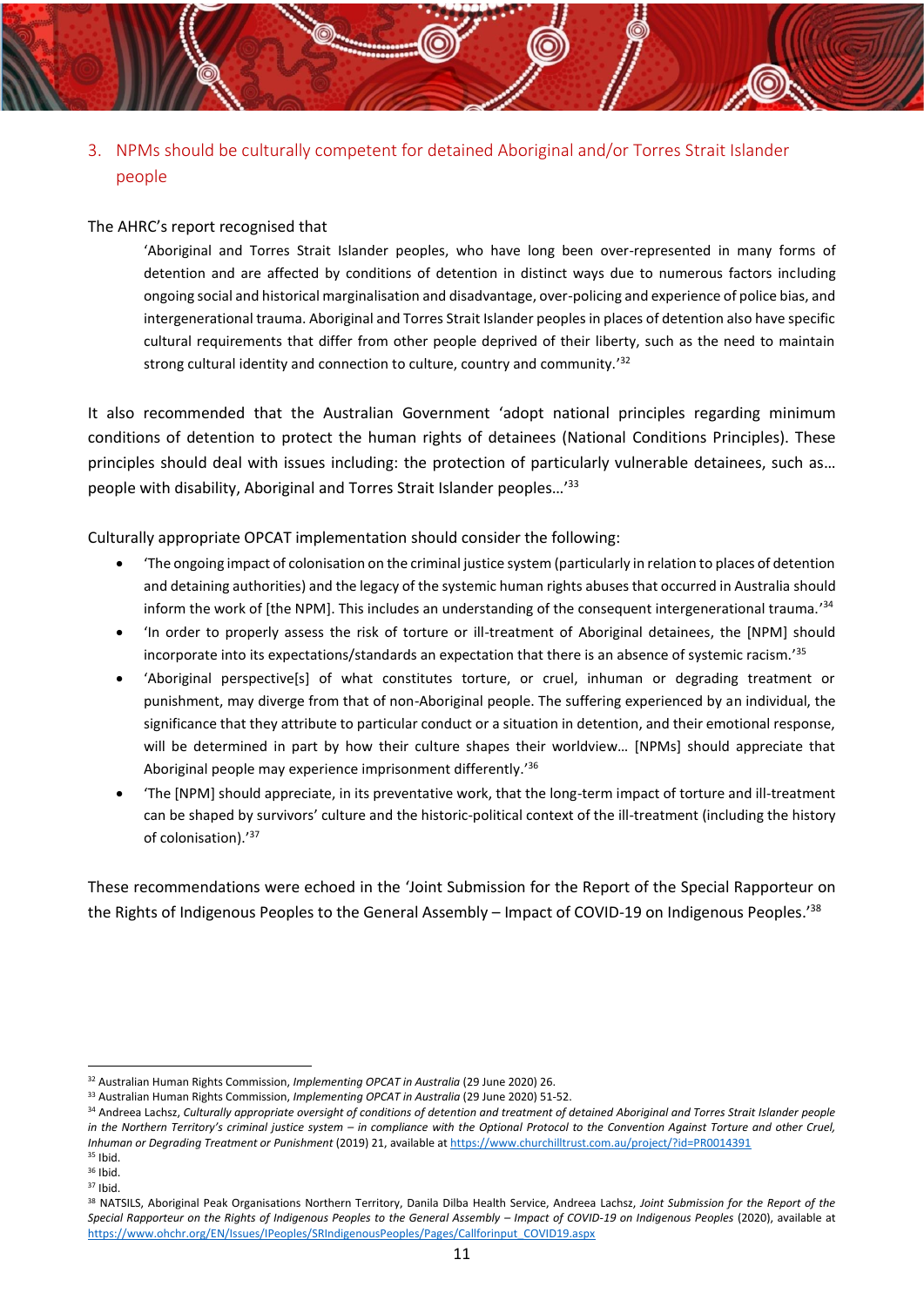**Recommendation 4:** The Victorian NPM should be culturally competent for Aboriginal and/or Torres Strait Islander people. The NPM should appreciate the legacy and ongoing impacts of colonisation; that Aboriginal perspectives of what constitutes torture, or cruel, inhuman or degrading treatment or punishment may diverge from that of non-Aboriginal people; and that the long-term impact of torture and ill-treatment can be shaped by the survivors' culture and the historic-political context of the illtreatment (including the history of colonisation). It should also take into account systemic racism in its work.

# <span id="page-12-0"></span>4. A note on the importance of culturally appropriate detention oversight during the COVID-19 pandemic

The UN Anti-Torture mechanisms recently unanimously warned that 'the COVID-19 pandemic is leading to an escalation of torture and ill-treatment worldwide.<sup>'39</sup> The 'Joint Submission for the Report of the Special Rapporteur on the Rights of Indigenous Peoples to the General Assembly – Impact of COVID-19 on Indigenous Peoples' stated that

'Those who are marginalised are more vulnerable to torture and ill-treatment and detained Indigenous people are at a higher risk of torture and ill-treatment… these risks are heightened during COVID-19. Across Australia, detention oversight mechanisms are currently inadequate, limiting the opportunities to prevent torture and ill-treatment and to ensure detaining authorities do not act with impunity.'<sup>40</sup>

A joint submission to the *Select Committee on COVID-19 to inquire into the Australian Government's response to the COVID-19 pandemic*, 'OPCAT, places of detention and COVID-19' by an alliance of civil society organisations and academics recommended that:

'Federal, State and Territory Governments must urgently designate and/or establish National Preventive Mechanisms as part of their response to the COVID-19 pandemic, to oversee the conditions of detention and treatment of people in places of detention, which must, at a minimum, comply with international human rights standards. Governments must engage with civil society, including Aboriginal and Torres Strait Islander organisations, in transparent, inclusive and robust consultations during this process.<sup>'41</sup>

'Federal, State and Territory Governments must guarantee all oversight bodies, including National Preventive Mechanisms, unimpeded access to all places of detention and persons detained throughout (and beyond) the duration of the COVID-19 pandemic. Governments and places of detention must co-operate with oversight bodies, accommodate inspections and respond to requests for information.' 42

**Recommendation 5:** The Victorian NPM must be urgently be established, given the heightened risk of torture and ill-treatment of those who are detained during the pandemic.

```
https://www.ohchr.org/EN/NewsEvents/Pages/DisplayNews.aspx?NewsID=25995&LangID=E
```
<sup>&</sup>lt;sup>39</sup> UN Committee against Torture, the UN Subcommittee on Prevention of Torture, the UN Special Rapporteur on Torture and other cruel, inhuman or degrading treatment or punishment, and the Board of Trustees of the UN Voluntary Fund for Victims of Torture, *COVID-19 exacerbates the risk of ill-treatment and torture worldwide – UN experts* (2020), available at

<sup>40</sup> NATSILS, Aboriginal Peak Organisations Northern Territory, Danila Dilba Health Service, Andreea Lachsz, *Joint Submission for the Report of the*  Special Rapporteur on the Rights of Indigenous Peoples to the General Assembly – *Impact of COVID-19 on Indigenous Peoples* (2020), available at [https://www.ohchr.org/EN/Issues/IPeoples/SRIndigenousPeoples/Pages/Callforinput\\_COVID19.aspx](https://www.ohchr.org/EN/Issues/IPeoples/SRIndigenousPeoples/Pages/Callforinput_COVID19.aspx)

<sup>41</sup> *OPCAT, places of detention and COVID-19: Joint Submission to the Select Committee on COVID-19*, Submission 79 (2020) 7, available at [https://www.aph.gov.au/Parliamentary\\_Business/Committees/Senate/COVID-19/COVID19/Submissions](https://www.aph.gov.au/Parliamentary_Business/Committees/Senate/COVID-19/COVID19/Submissions)

<sup>&</sup>lt;sup>42</sup> OPCAT, places of detention and COVID-19: Joint Submission to the Select Committee on COVID-19, Submission 79 (2020) 8, available at [https://www.aph.gov.au/Parliamentary\\_Business/Committees/Senate/COVID-19/COVID19/Submissions](https://www.aph.gov.au/Parliamentary_Business/Committees/Senate/COVID-19/COVID19/Submissions)